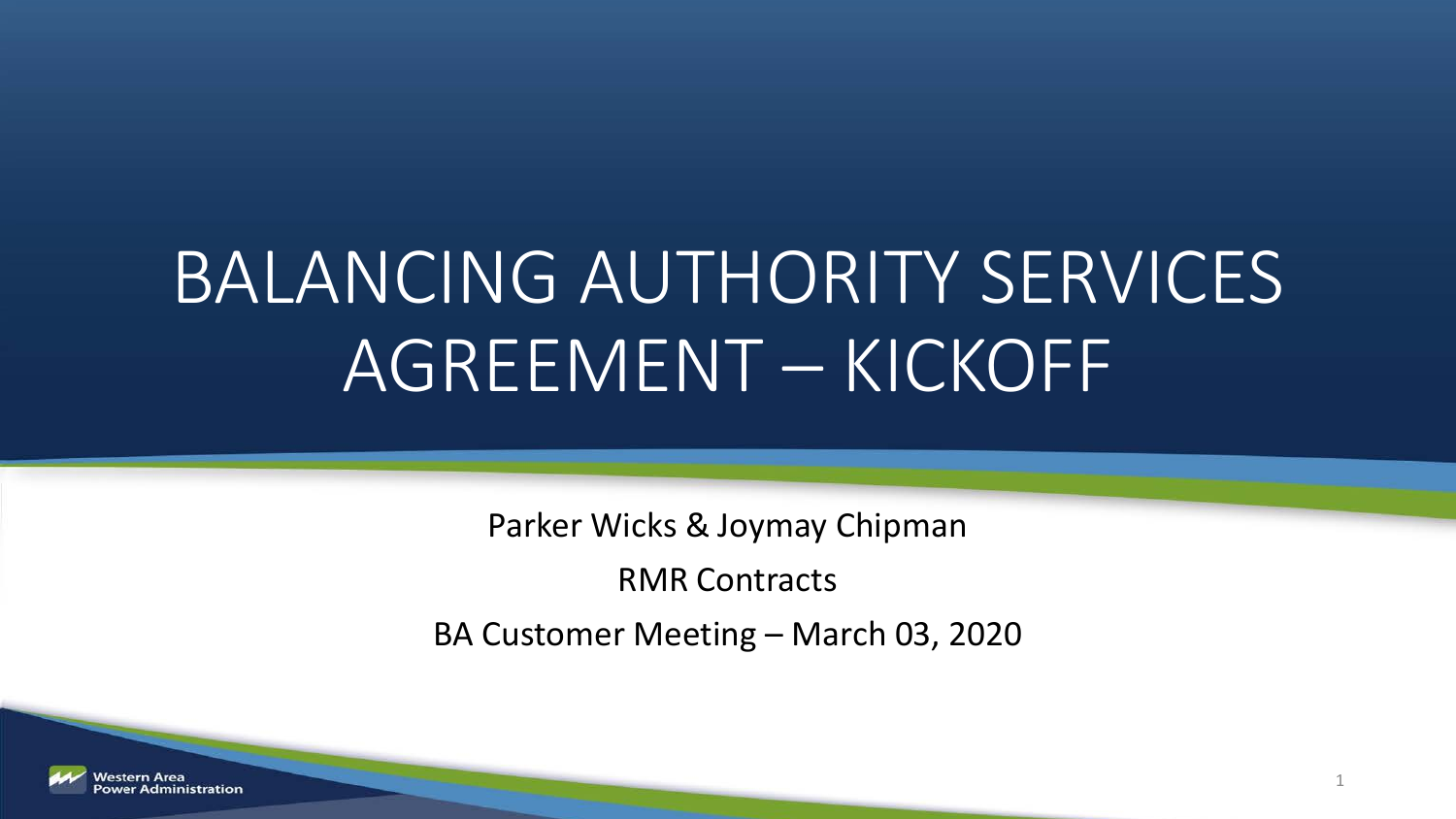### OVERVIEW

- Opening: Jon Aust Operations Manager for CRSP, DSW, and RMR
- Why Implement a BA Services Agreement?
- Estimated Agreement Drafting Timeline
- Comment Form
- Additional Information
- Agreement Structure
- Initial Run-through
- Questions
- Next Steps
- Agreement Points of Contact
- March 19 Meeting Discussion, if time
- Non-BA Agreement Upcoming Dates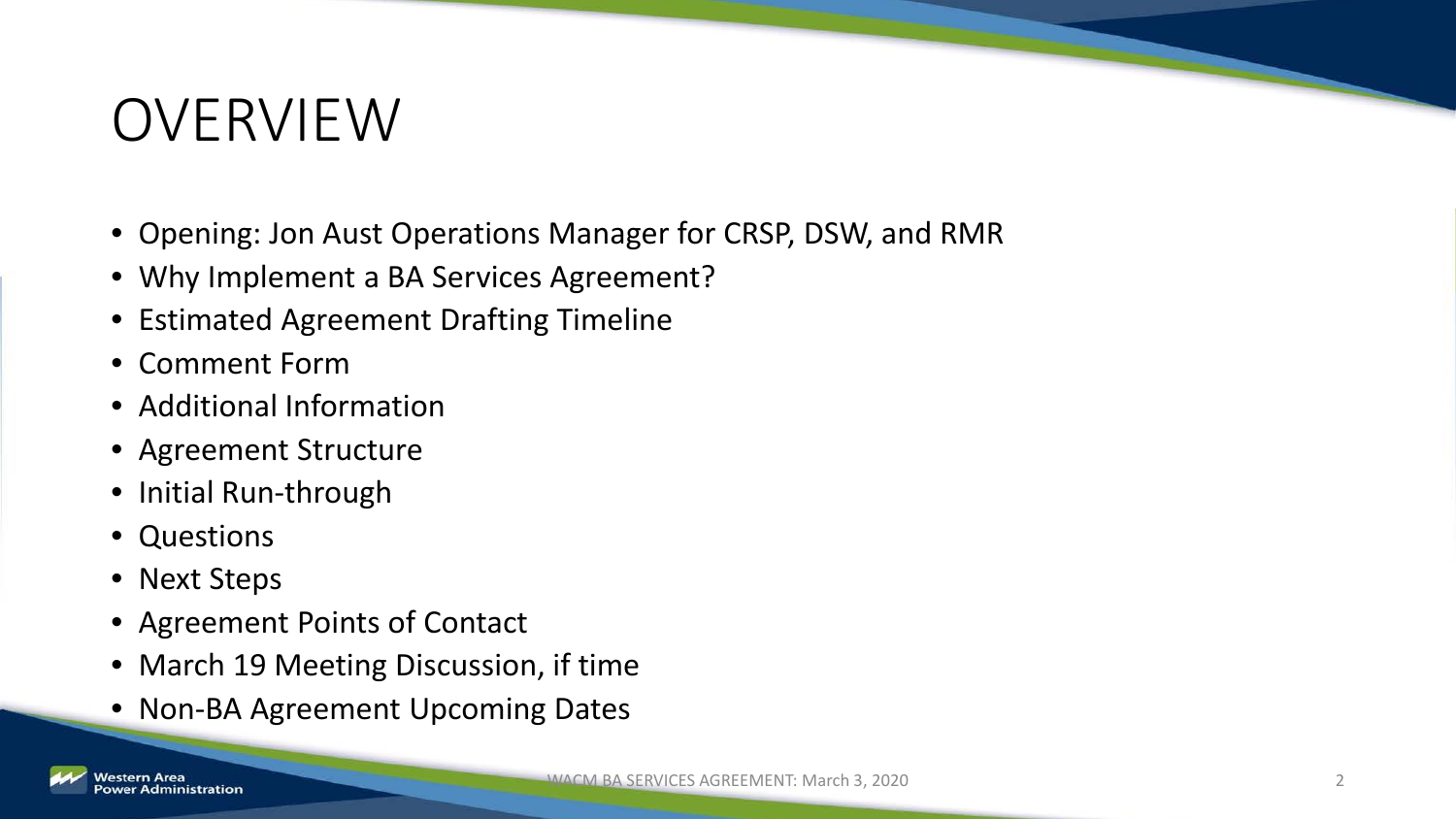### OPENING: JONATHAN AUST

- Brief Operations Overview/Update
- Goal within Operations and relevance to the BA Services Agreement discussion
- Feedback desired
- WEIS Meeting on March 19<sup>th</sup>, all BA members invited
	- Sign up via the SPP web site

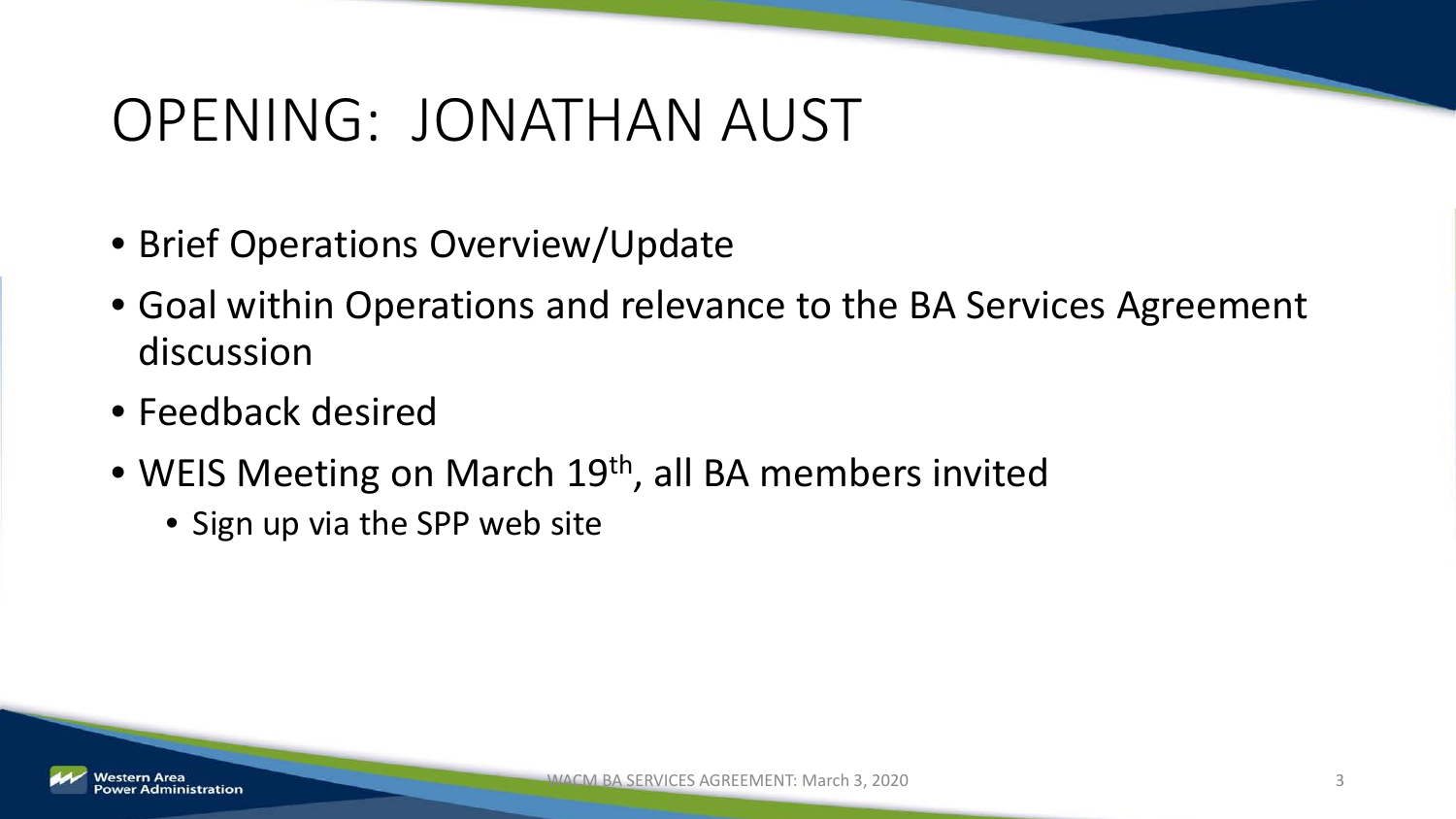## WHY IMPLEMENT A BA SERVICES AGREEMENT?

### • Why do one?

- Not all of the entities within the BA taking BA Services have a BA Agreement
- There is currently not a standardized agreement
- With all of the ongoing industry changes (RC, NWPP, WEIS), WAPA believes having a standardized agreement for its BA Customers is necessary to provide a clear understanding of roles and responsibilities

### • Why now?

- WAPA has been planning to start this process since last year
- Now that RC and NWPP have been implemented, it is important to get implemented before WEIS

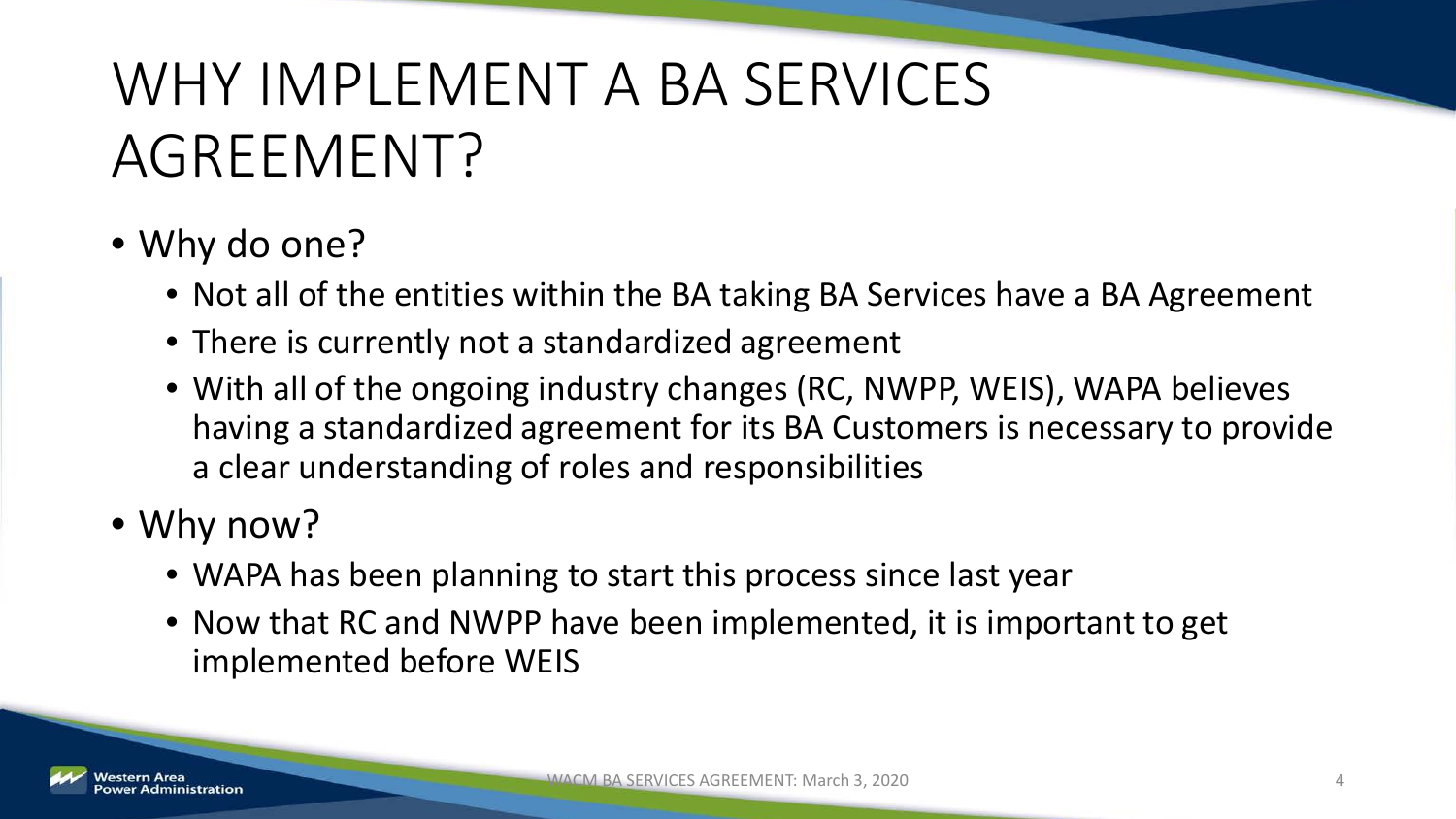### ESTIMATED TIMELINE

- March 3<sup>rd</sup>: First draft presented to and sent out to Customers
- March 31<sup>st</sup>: Comments on first draft due to WAPA
- April 9<sup>th</sup>: Second draft will be sent to Customers
- April  $14^{th}$  or  $15^{th}$ : In person meeting at RMR to discuss Agreement (as we get closer either the  $14^{th}$  or the  $15^{th}$  will be chosen and the time of the meeting will be finalized)
- May 6<sup>th</sup>: Comments on second draft due to WAPA
- May 14<sup>th</sup>: Third draft sent to Customers
- End of May: Customer meeting to discuss the Agreement
- June 16<sup>th</sup>: Comments on third draft due to WAPA
- June  $30<sup>th</sup>$ : Final draft sent to Customers
- July 8<sup>th</sup>: Customer meeting to discuss
- July 29<sup>th</sup>: Signed Agreements due to WAPA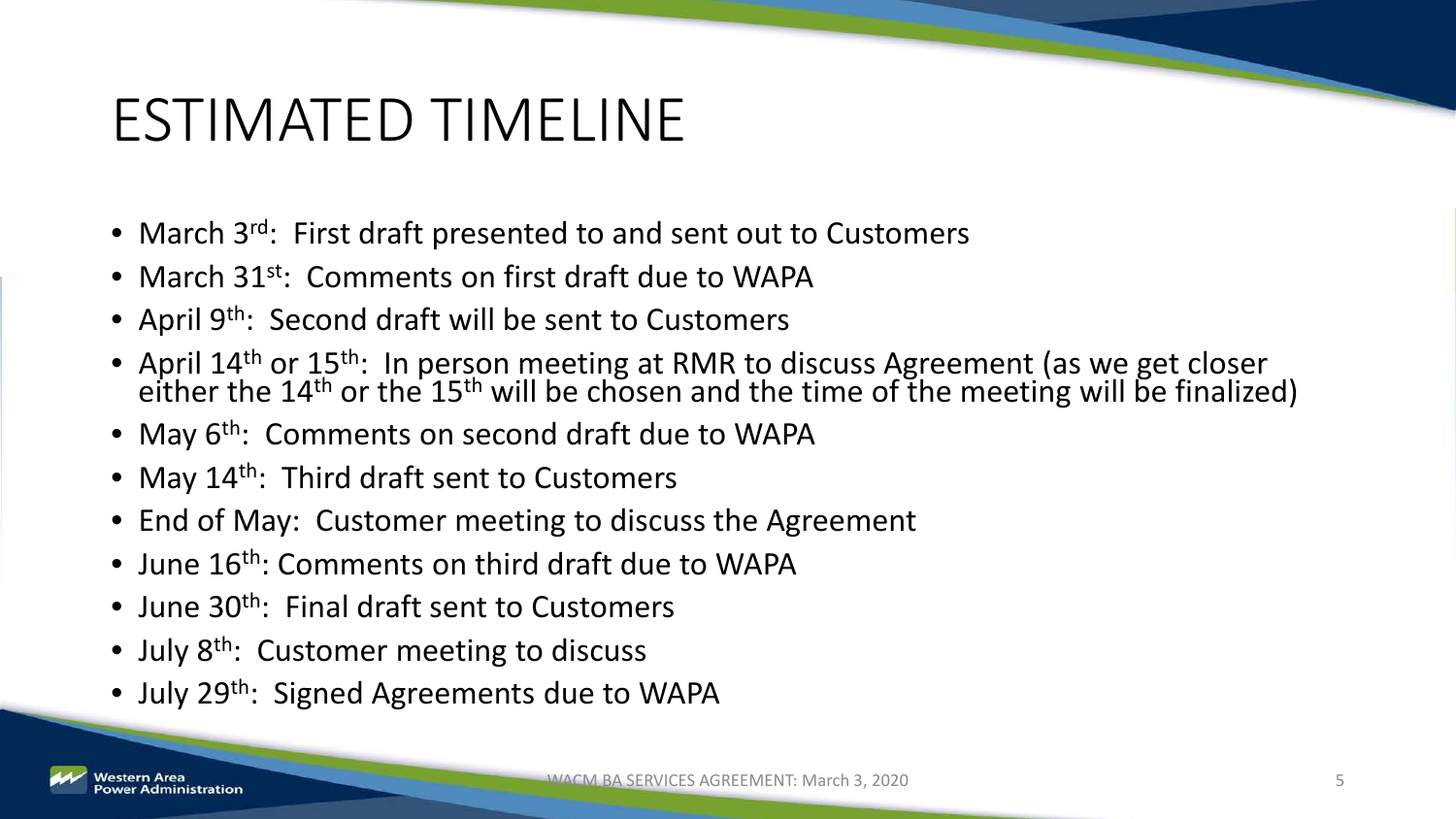### WHAT'S DRIVING THE TIMELINE

- BA Services Agreements need to be in place before WEIS start
	- WACM will need to know for sure who is taking BA Services (at least 90 days prior)
- WEIS Market Trials Start August 2020
	- WACM will need BA Customers to provide data
	- Need Agreements signed prior to Market Trials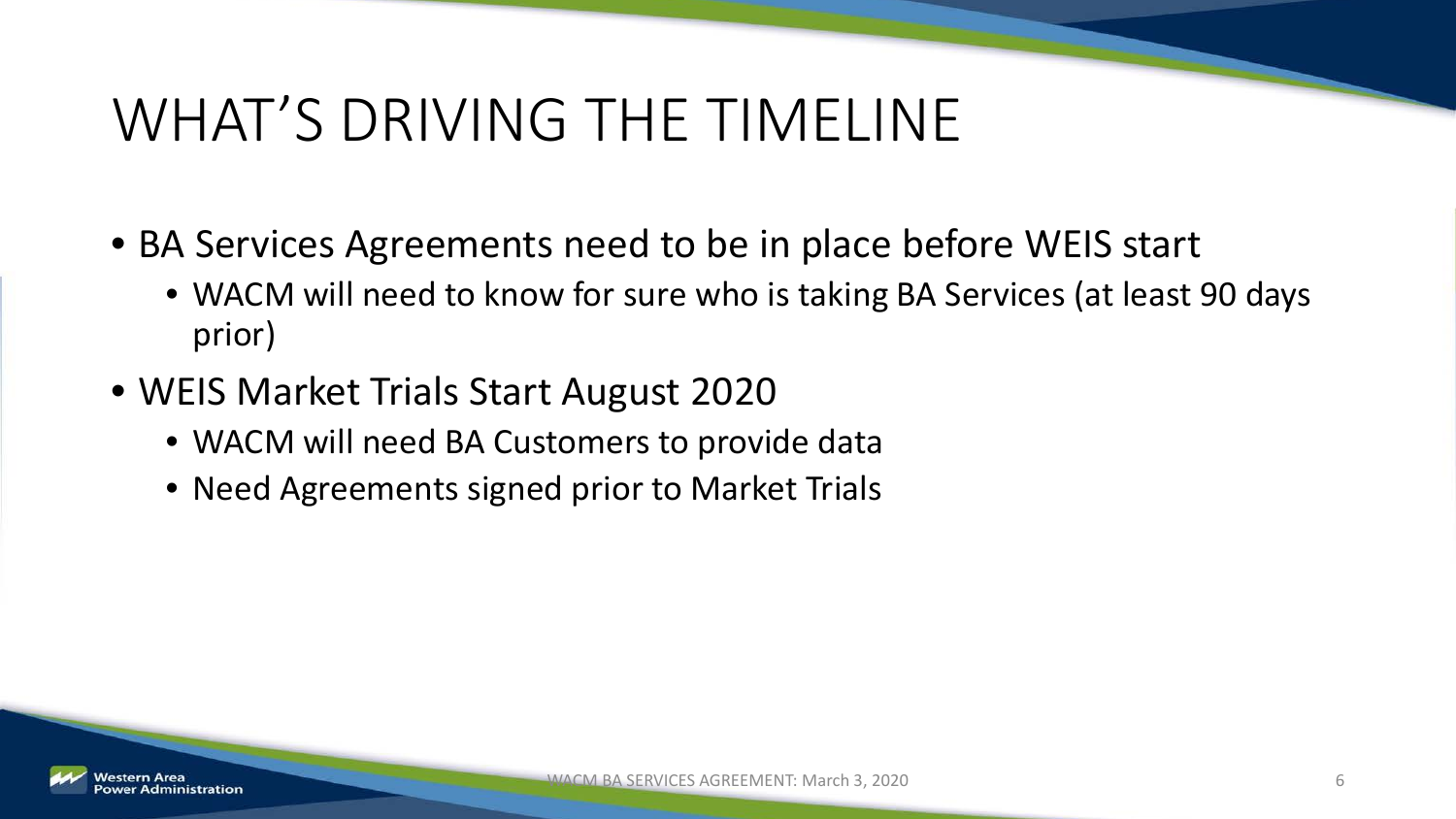### COMMENT FORM

- WAPA is requiring all comments to be submitted using the Comment Form
- Form will allow comments to be tracked, addressed, and responded to in a coherent fashion
- Will ensure no comments are lost and entities can see WAPA's response to each comment and why a certain comment may or may not have been included
- Same form used for NWPP effort
- Please submit comments using the Comment Form
- WAPA will not include comments unless submitted on the form

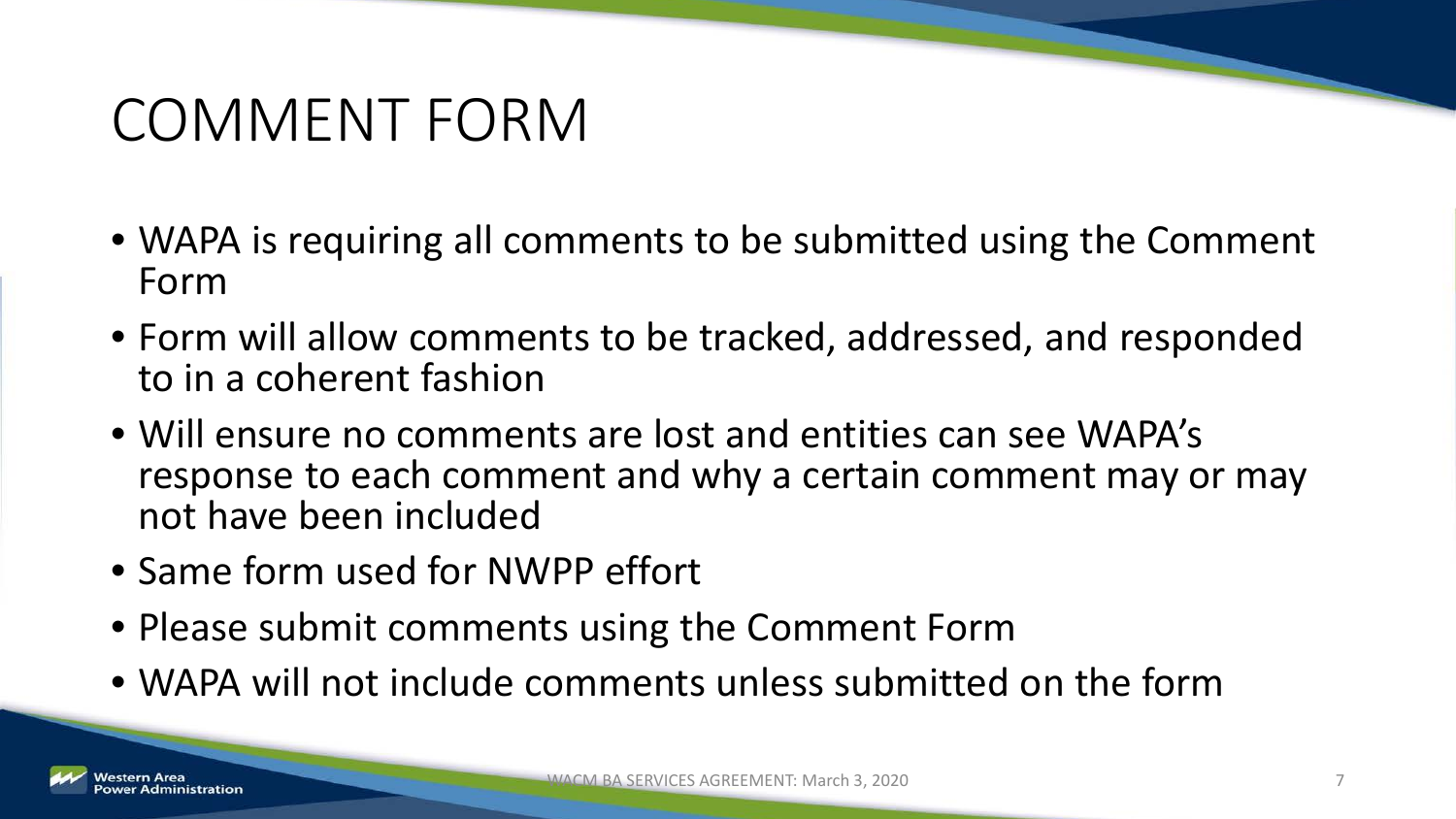#### WACM BA Services Agreement Comment Request Form

#### • Instructions

- For WAPA to collate all comments, please fill out each column in the table below
- Please add rows as needed
- Please be as clear as possible on suggested verbiage
- If possible copy change needed from contract and paste the redline change in the table

| Contract   | Page           | Section | <b>Substantial Concern</b> | <b>Suggested verbiage</b>                            | Company name | <b>Company Contact</b> |
|------------|----------------|---------|----------------------------|------------------------------------------------------|--------------|------------------------|
| or Exhibit |                |         |                            |                                                      |              |                        |
| Contract   | 3              | 2.1     | Explain need for change    | Change: "Rocky Mountain Region (RMR)" to "RMR (Rocky | WAPA-RMR     | Parker Wicks           |
|            |                |         |                            | Mountain Region)"                                    |              |                        |
| Ex J       | $\overline{2}$ | 2.3     | Word should be acronym     | BA Area: and loads within the metered                | WAPA-RMR     | Joymay Chipman         |
|            |                |         |                            | boundaries of the BA-Balancing Authority.            |              |                        |
|            |                |         |                            |                                                      |              |                        |
|            |                |         |                            |                                                      |              |                        |
|            |                |         |                            |                                                      |              |                        |
|            |                |         |                            |                                                      |              |                        |
|            |                |         |                            |                                                      |              |                        |
|            |                |         |                            |                                                      |              |                        |
|            |                |         |                            |                                                      |              |                        |
|            |                |         |                            |                                                      |              |                        |
|            |                |         |                            |                                                      |              |                        |

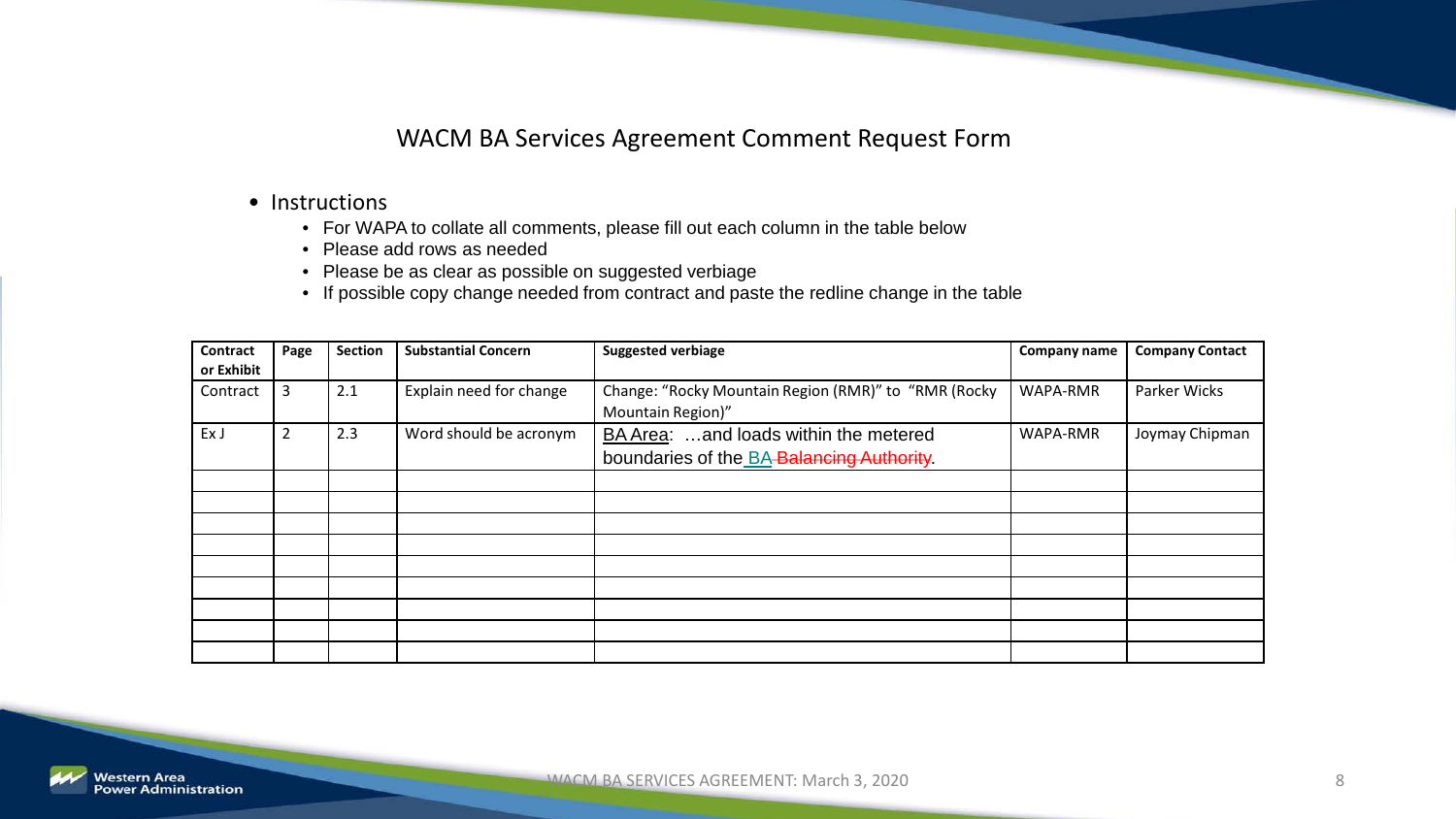### ADDITIONAL INFORMATION

- With your comments:
	- if you have not yet provided this information, please provide your official corporate name and the signature block for the individual executing the agreement
	- Please also provide what the process and timing would be for you to obtain approval to execute the agreement (i.e., Board approval, etc.), if we were to have an executable agreement on June 30<sup>th</sup>
	- Please also make sure you have sent your points of contact to Joymay so that we are communicating with the right people in your organization.

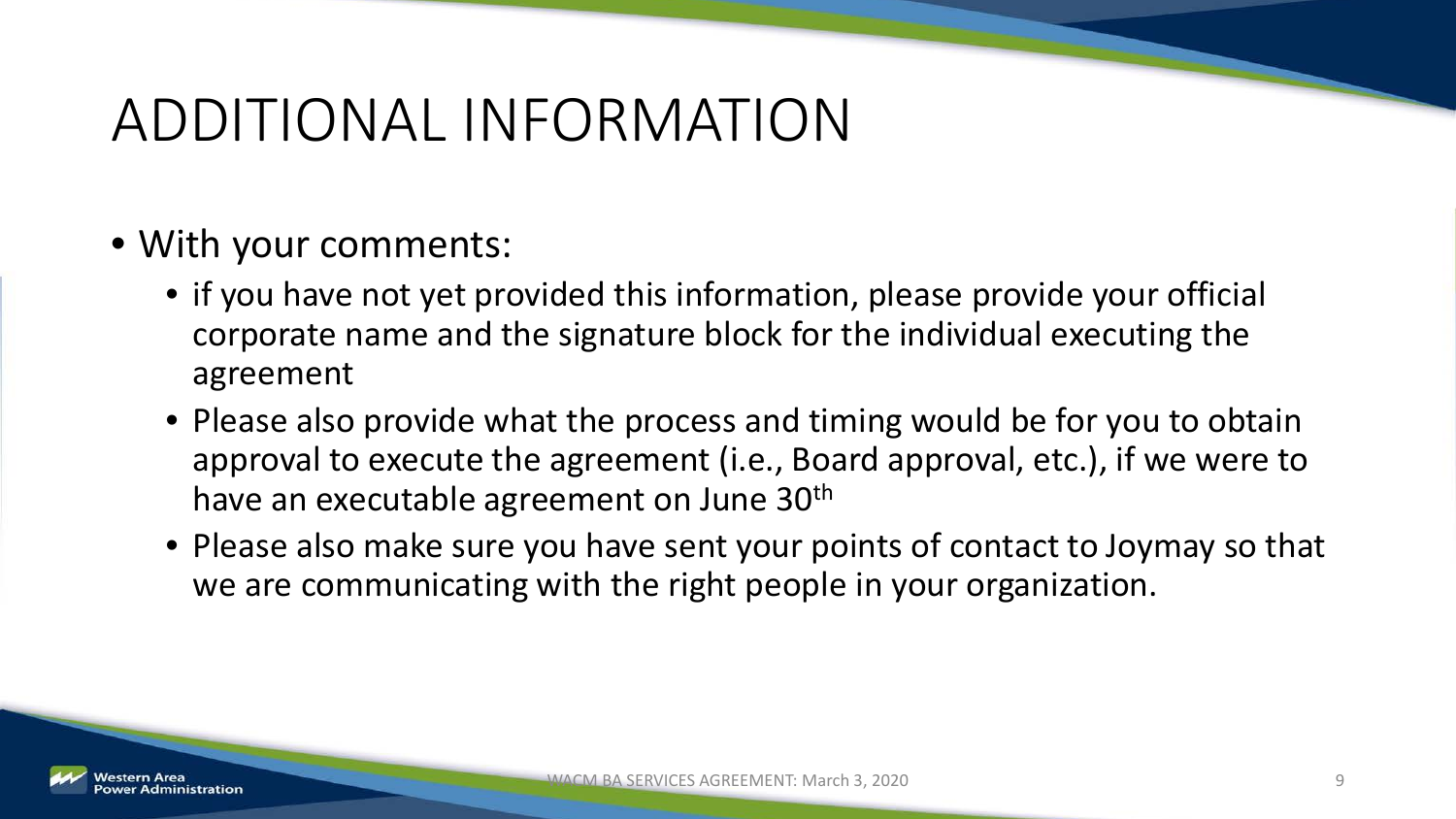### AGREEMENT STRUCTURE

- Attempted to keep the body of the Agreement very succinct
- Tried to account for the details of Metering, Operations, Comm, Settlements and BA Services in separate Exhibits to the Agreement
- WAPA felt this structure would allow for flexibility to adapt to changes more easily

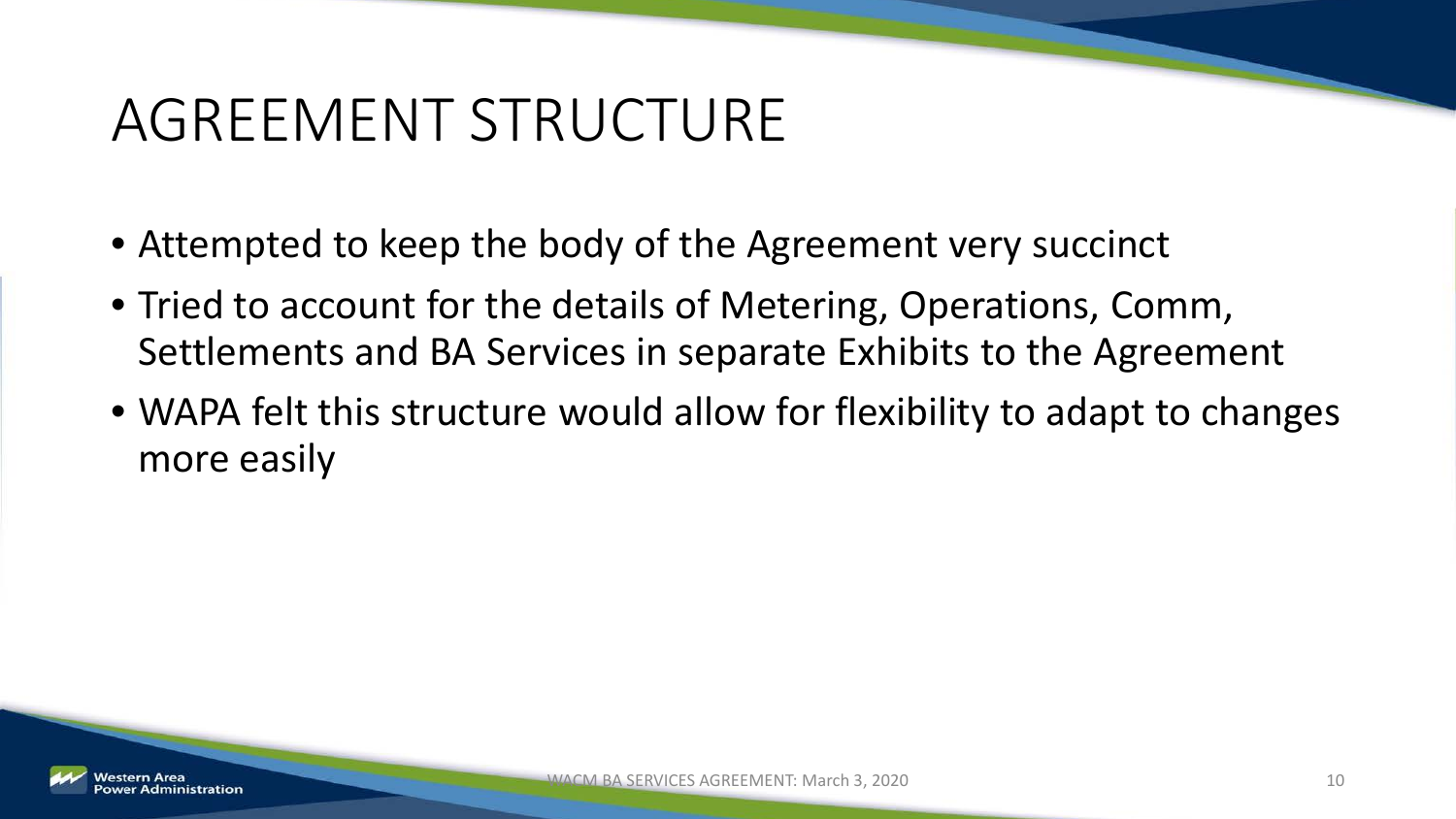### INITIAL RUN-THROUGH OF AGREEMENT

• WAPA will now walk through the draft Agreement and provide a brief explanation of each section/exhibit

OPEN AGREEMENT

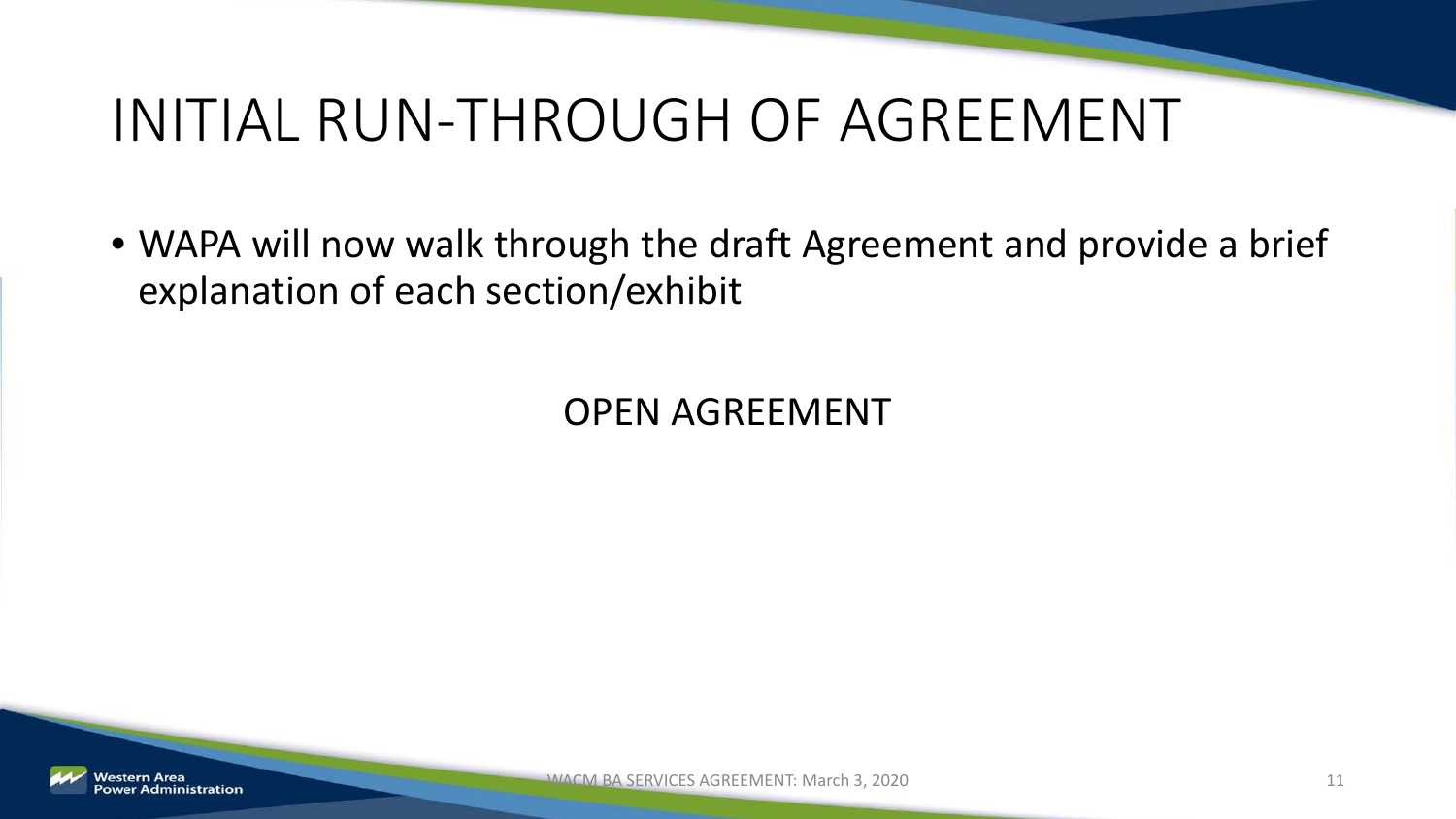### QUESTIONS ABOUT THE AGREEMENT???

- Why?
- Timeline?
- Structure?
- Other?

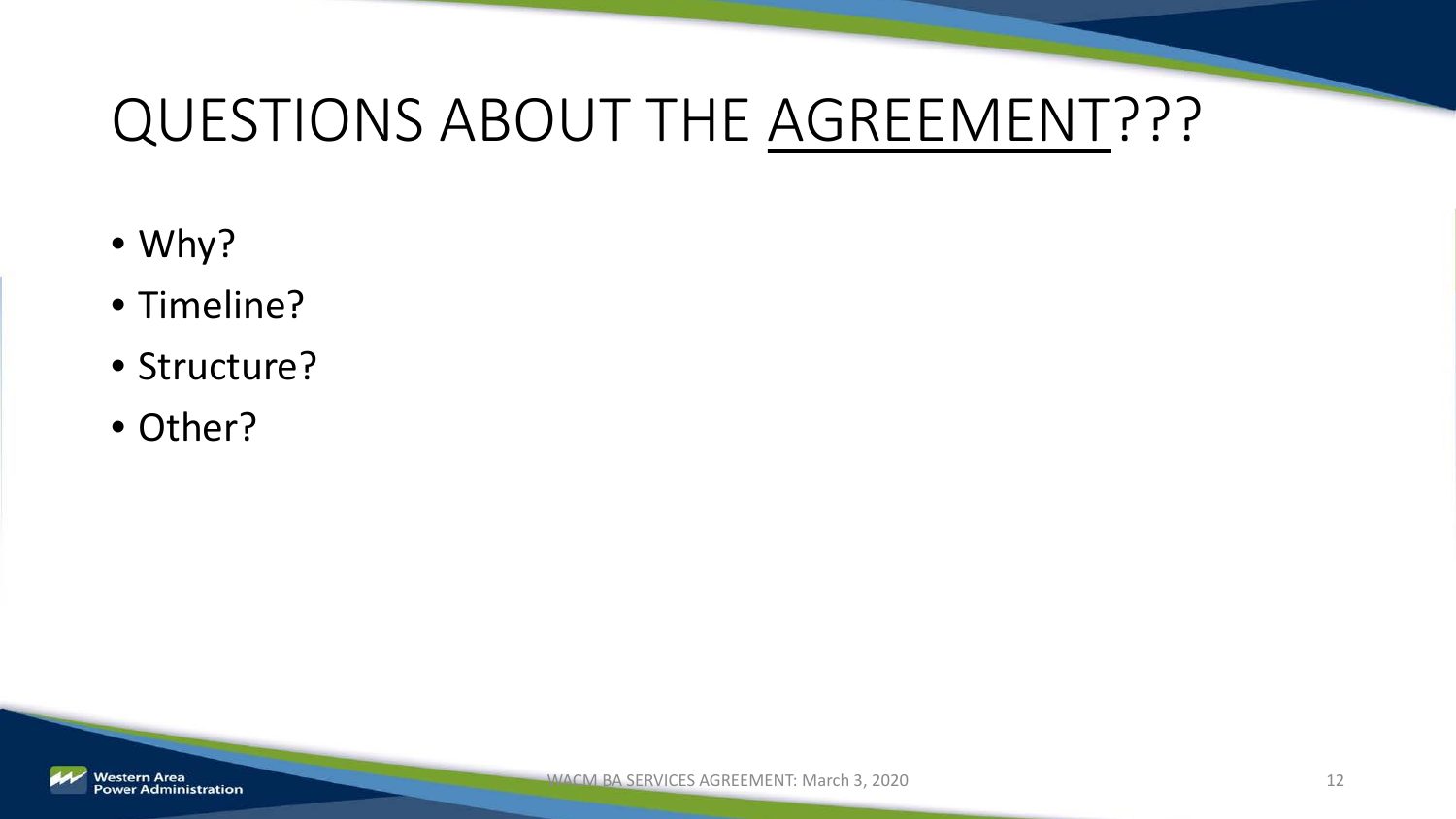### NEXT STEPS

- Comments due (using the comment form) March 31<sup>st</sup>
- WAPA need the comments, no later than March 31<sup>st</sup>, in order to consolidate and internally consider the comments
- WAPA anticipates sending second draft by April 9<sup>th</sup>
- In person meeting at RMR either April  $14<sup>th</sup>$  or  $15<sup>th</sup>$ , a notice with the final date and time will be sent out in the coming weeks

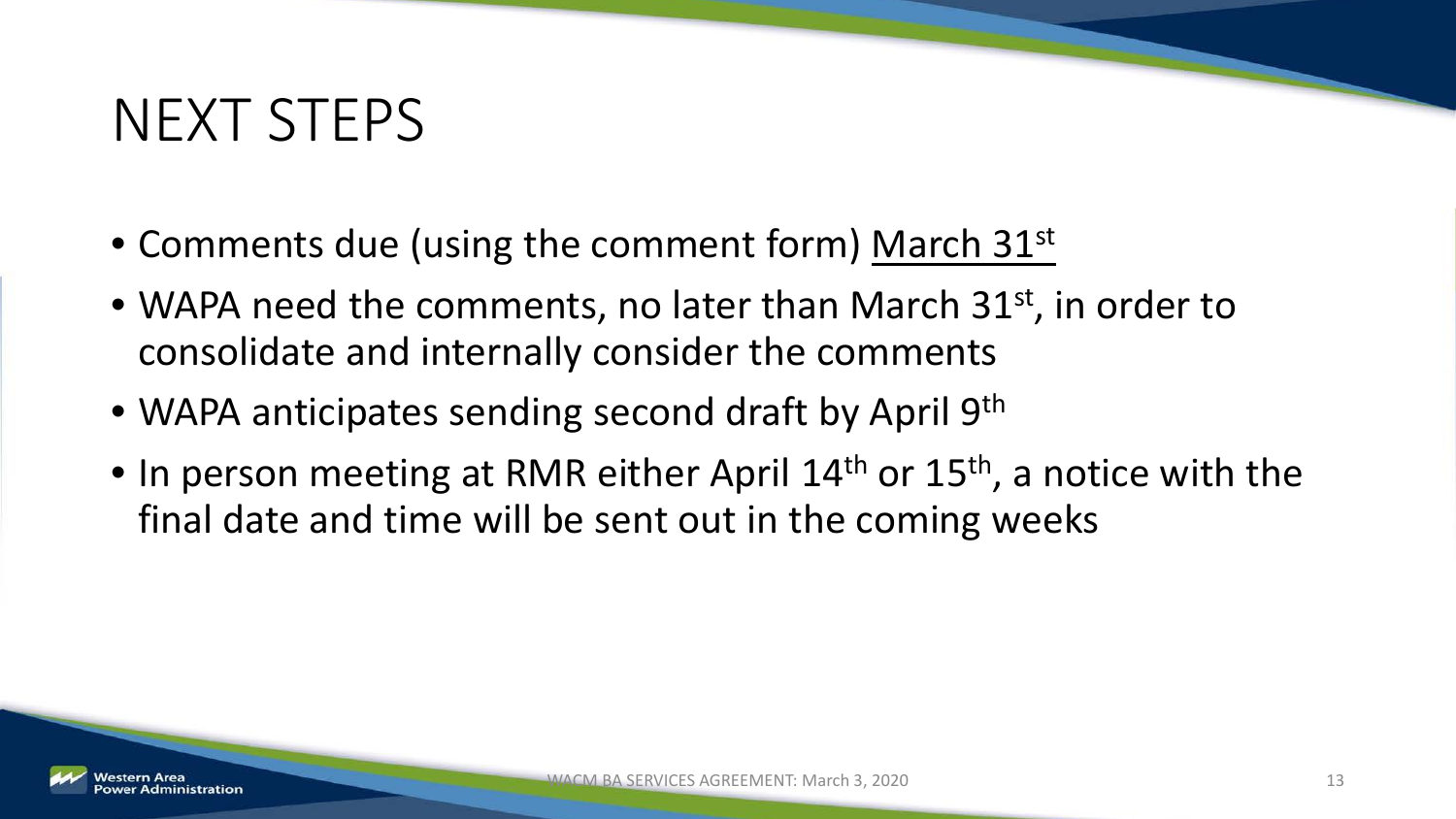### AGREEMENT POINTS OF CONTACT

**Parker Wicks** RMR Contracts (970) 461-7202 pwicks@wapa.gov

**Joymay Chipman** RMR Contracts (970) 461-7305 chipman@wapa.gov

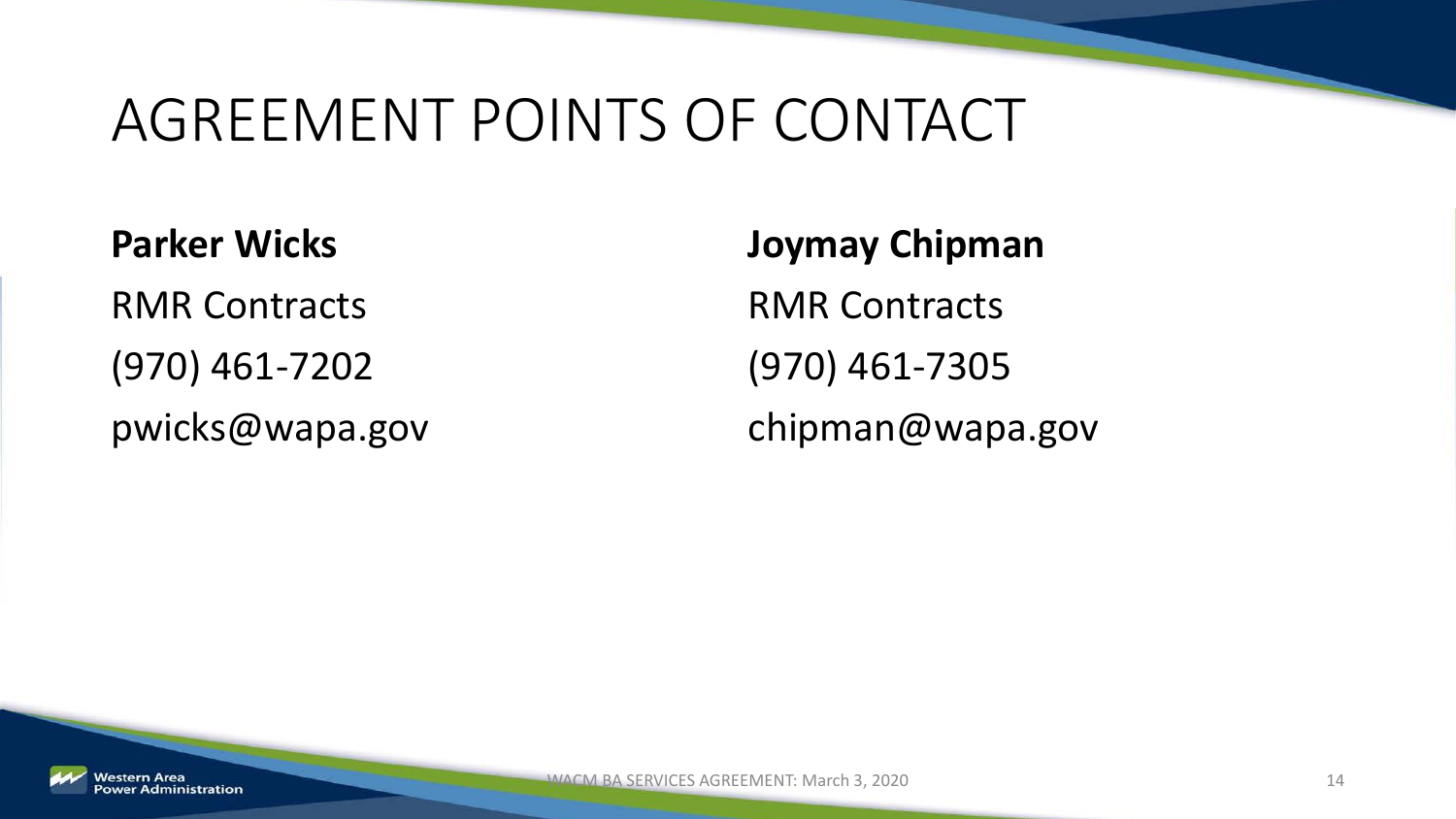## PREPARATION FOR THE WEIS MEETING ON MARCH 19th

- In preparation for the WEIS meeting on March 19<sup>th</sup>, we would like to ask the following:
	- What changes to your organization do you see based on WACM joining the WEIS?
	- For those that have not signed up as a WEIS participant, do you have any information you can provide to WAPA on when you would be making a decision?
	- Are there specific topics you would like to make sure covered in the March 19<sup>th</sup> meeting?
	- Is there any further information you would like to provide to WAPA to ensure that our meeting on the 19<sup>th</sup> is beneficial for all involved?